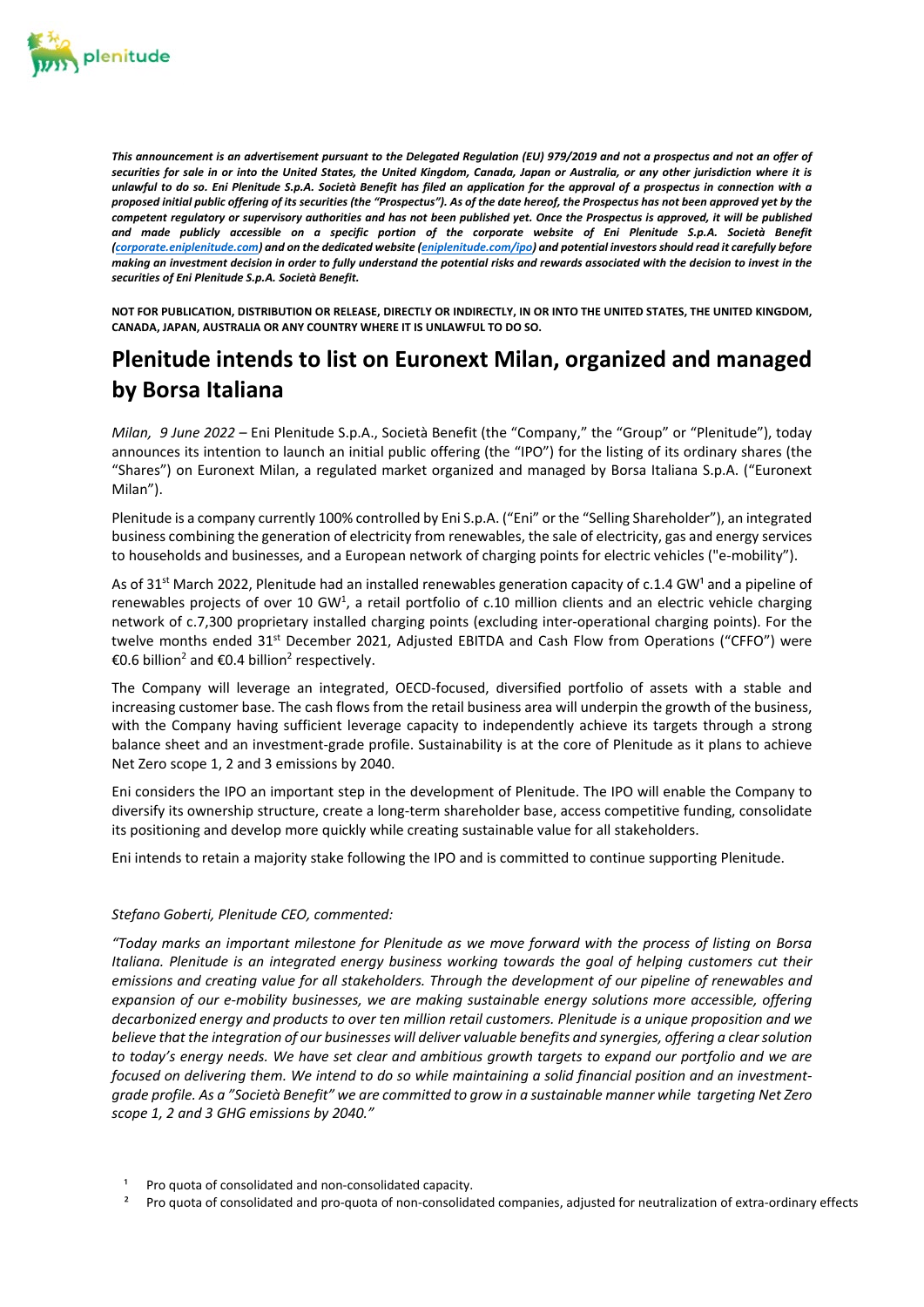

## **THE IPO IN BRIEF**

The IPO follows Eni's announcement on 7<sup>th</sup> October 2021 related to the launch of a process of initial public offering of Plenitude's Shares. The IPO will consist of a secondary offering of existing Shares by Eni (the "Global Offering" and, together with the IPO, the "Transaction") and is designed to ensure adequate liquidity in the aftermarket.

In connection with the Transaction, the Company has prepared a Registration Document, a Securities Note and a Summary Note, which, collectively, comprise the Prospectus relating to the Italian public offering and the admission to listing of the Shares, which has been filed with Consob for approval.

The offer is expected to take place in the coming weeks, subject to market conditions and upon the receipt of the consent in relation to the admission to listing by Borsa Italiana and the approval of the Prospectus by Consob, and will be composed of:

- i. a public offering to retail investors in Italy (the "Italian Public Offering"). Institutional investors may not participate in the Italian Public Offering and may only participate in the Institutional Offering described in paragraph (ii) below; and
- ii. a simultaneous private placement (the "Institutional Offering") reserved: (i) to qualified investors in Italy and the European Economic Area pursuant article 2 letter e) of Regulation (EU) 2017/1129, as amended; (ii) in the United States, limited to "qualified institutional buyers" pursuant to Rule 144A of the United States Securities Act of 1933, as amended (the "Securities Act") or upon another exemption from the registration requirements of the Securities Act; and (iii) to institutional investors outside the United States in offshore transactions pursuant to Regulation S under the Securities Act, with the exclusion of any country in which the offer of financial instruments is not permitted without specific authorization of the relevant authorities, in accordance with applicable laws or by way of exception to such provisions.

The aggregate number of Shares to be offered in the context of the Global Offering, in addition to other relevant terms of the Global Offering, will be determined immediately before the commencement of the Global Offering. Eni will continue to hold a majority stake in the Company, maintaining its consolidation.

# **KEY INVESTMENT HIGHLIGHTS**

#### **1. Global and diversified presence**

As of 31st March 2022, Plenitude had a portfolio of onshore wind and solar PV assets with an overall installed capacity of c.1.4 GW<sup>3</sup> mainly in Italy, France, Spain and the United States, and a pipeline of renewables projects of over 10 GW diversified across technologies and geographies. The Company has a portfolio of c.10 million retail gas and power customers in six countries. Plenitude is also the second largest e-mobility platform in Italy with c.7,300 proprietary installed charging points and is expanding its network across nine European countries. Plenitude's portfolio is OECD-focused with c.70% of its renewable projects pipeline overlapping with the geographical presence of its retail segment.

#### **2. A growing customer base, a strong pipeline of renewables projects and an accelerated development of its EV charging network**

Plenitude's business plan includes defined and ambitious growth objectives. In the renewables segment, the Company is targeting an installed capacity of over 6 GW<sup>3</sup> by 2025 and 15 GWs<sup>3</sup> by 2030 through the expansion and execution of its pipeline of projects which is currently over 10 GW<sup>3</sup> (including installed and under construction assets). In the e-mobility segment, Plenitude envisages to install around 30,000 proprietary charging points by 2025 and around 35,000 by 2030. In the retail segment, the Company has a track record of expanding its customer base and aims to continue growing it to 11.5 million customers in 2025 and more than 15 million in 2030.

*<sup>3</sup>* Pro quota of consolidated and non-consolidated capacity.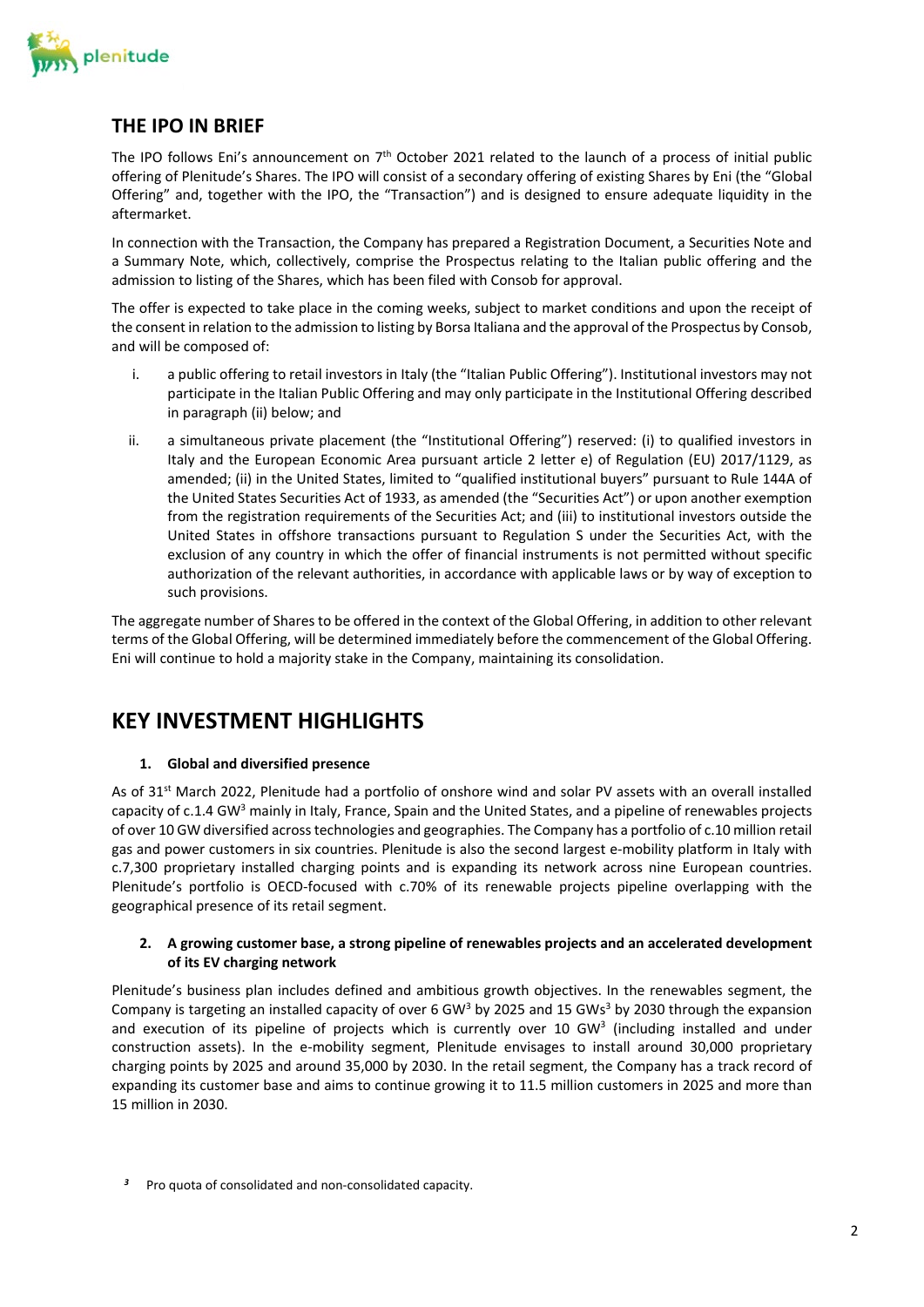

#### **3. Unique proposition that integrates renewables generation, energy solutions for customers and an EV charging network**

The integration of the three segments is expected to bring tangible benefits to Plenitude. Specifically, the renewables segment is expected to leverage preferred, discretionary access to Plenitude's customers in the retail and e-mobility segments allowing Plenitude to enter into Power Purchase Agreements (for the long-term sale of electricity to third parties) when the most favorable market conditions arise. In the retail segment, the increased integration of the energy systems represents an opportunity to drive sales of products for distributed generation and efficient flexibility management services, as well as to realize savings on hedging costs and guarantees of origin. Plenitude expects that the growing customer awareness and consciousness of its lowercarbon footprint energy services will expand its customer base and attract prosumers. At the same time, the energy management strategy will play a central role in capturing the value of the opportunities embedded in the integration of the various energy generation, storage and marketing portfolios.

#### **4. Resilient financial profile characterized by reliable cash flows generated by retail activity and by energy management strategies that allow the Company to extract value and manage volatility of market variables**

Plenitude has a resilient business model with sound cash flows generated from the retail segment, which was stable also through volatile commodity price cycles over the past two years. Reliable cash flows from the retail segment, combined with a diversified geographical presence and a capital structure capable of supporting the issuance of additional debt, act as a driving force for growth. To ensure the stability of its cash flows Plenitude engages in activities that aim to stabilize margins and reduce exposure to price volatility. These activities include entering into derivative agreements, operating a careful management of energy purchases and customer's energy needs and optimizing the generation portfolio, also through long term PPAs.

#### **5. Solid financial position with investment-grade profile and ability to independently access the capital markets**

Plenitude has a sound financial investment-grade profile, with a consolidated net debt of c.€1.6bn as of 31<sup>st</sup> March 2022. The net debt factors in a significant working capital affected by a seasonality effect typical of retail activities and by a high level of commodity prices that is expected to be reabsorbed for c.€1bn by the end of 2022. The Company intends to maintain a net debt lower than 3-4 times EBITDA through 2025, at a level enabling the execution of the expected investment plan primarily related to the growth of renewables. The Company also targets a dividend payout equal to 25% of consolidated net income.

#### **6. Credibility deriving from an established industrial footprint, an articulated organization and the support of a strong shareholder**

Plenitude can rely on the experience of a team of over 2,000 professionals whose composition has been enriched with skills and professionalism also thanks to the recent acquisitions undertaken by the Company. Furthermore, it is expected that the proprietary technologies, skills and expertise of Eni, particularly in developing complex projects at global level, will provide a fundamental contribution to Plenitude.

#### **7. ESG at the very core of the strategy, with the goal of offering decarbonized products to customers and reaching Net Zero Scope 1, 2 and 3 emissions by 2040**

Plenitude is committed to achieving Net Zero Scope 1, 2 and 3 emissions by 2040. The target includes the supply of decarbonised energy to all customers. Supply of "net zero" power to all B2C customers is expected to occur by the end of 2022 through European guarantees of origin, and to all clients (B2C and B2B) is expected by the end of 2030. It is expected that, by 2040, the energy production of the Company's renewables plants will exceed the power demand of the customer base. For gas supply, the Company introduced offset certificates in 2021 and plans to achieve Net Zero in 2040. The Company has also ESG targets based on the UN's "sustainable development goals", including a commitment to gender equal pay and workforce composition. ESG targets are considered among the short-term and long-term performance targets for the variable remuneration of top management.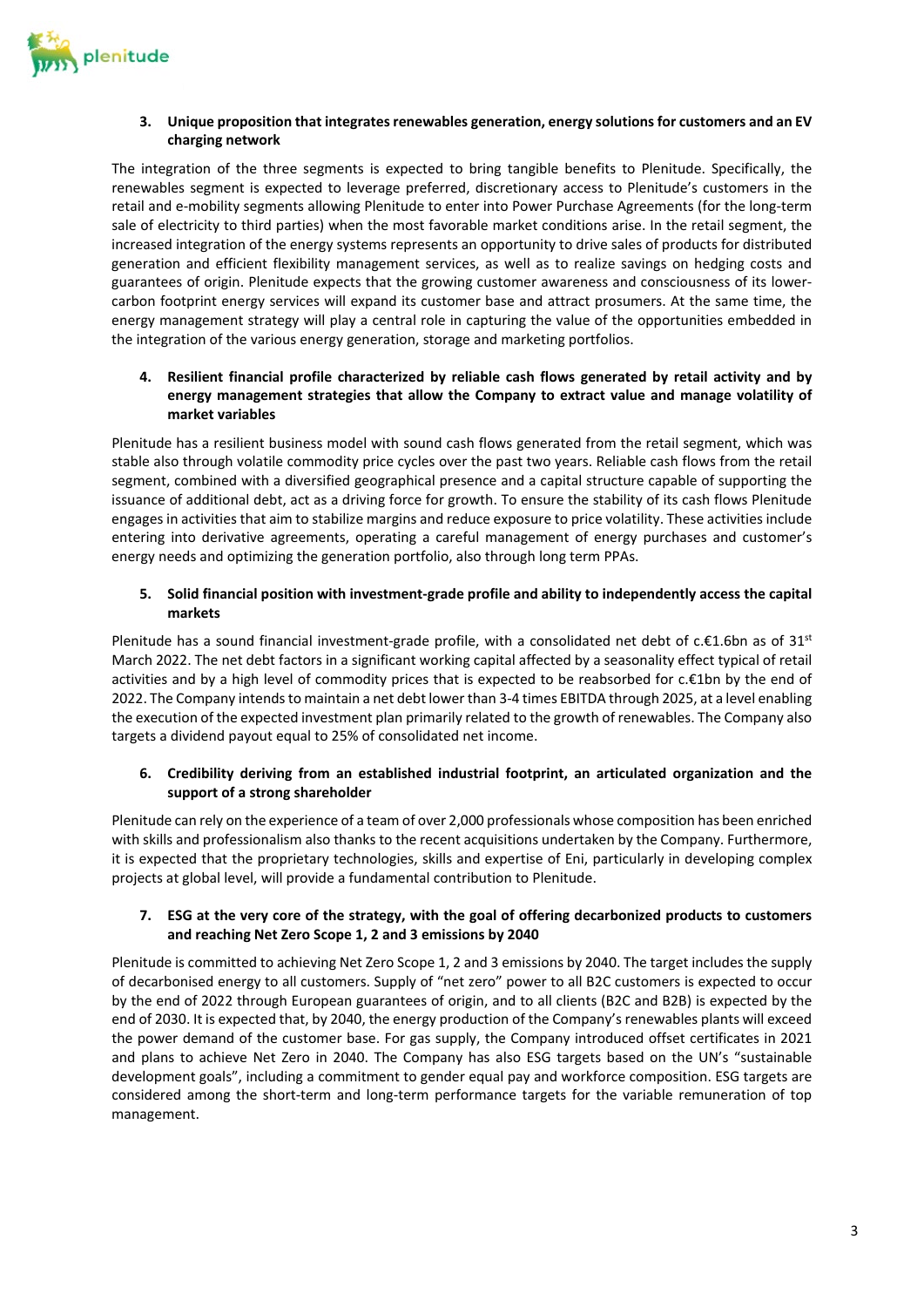

## **FINANCIAL FRAMEWORK**

Plenitude benefits from a solid financial framework aimed at achieving its growth targets supported by positive cash flows from the retail segment and from strict return thresholds for investments in all businesses.

The company will be financially independent from Eni with ambitious targets:

- Adjusted EBITDA<sup>4</sup> to more than double from €0.6 billion in 2021 to €1.4 billion by 2025
- CFFO<sup>4</sup> to reach around  $£1.1$  billion by 2025
- Growth driven by an average  $\epsilon$ 1.8 billion<sup>4</sup> yearly investment plan in the 2022 2025 period, geared for c.80% of total capex towards renewable-related activities
- $\blacksquare$  Investment-grade profile with debt lower than 3-4x the medium-term EBITDA

### **DIVIDEND POLICY**

Plenitude is committed to creating long-term value for its shareholders through an increase in the value of its shares over time combined with sustainable dividend payments. The Company targets a dividend policy that allows the distribution of capital to investors while retaining the flexibility to invest in growth projects, giving priority to growth commitments and an investment-grade profile. Plenitude targets a dividend pay-out of 25% of consolidated net income attributable to the Group, with the first distribution expected in 2023.

## **FINANCIAL HIGHLIGHTS**

| $(E$ MLN)                                                          | 2019  | 2020  | 2021     | Q1 2022    |
|--------------------------------------------------------------------|-------|-------|----------|------------|
| <b>Total Revenues</b>                                              | 6,464 | 6,087 | 7,383    | 4,380      |
| <b>EBITDA excluding extraordinary items<sup>*</sup> ("EBITDA")</b> | 393   | 477   | 602      | 212        |
| <b>EBITDA including extraordinary items<sup>*</sup></b>            | 354   | 520   | 541      | 336        |
| <b>EBIT</b>                                                        | 220   | 343   | 287      | 264        |
| <b>Net Income</b>                                                  | 134   | 185   | 161      | 152        |
| Cash flow from Investing activities                                | (285) | (449) | (2, 251) | (856)      |
| <b>Consolidated net debt</b>                                       |       |       | (290)    | $1,637$ ** |

Source: Company information. \* Mainly including derivatives and non-recurring items. \*\* Factors in a significant absorption of working capital related to a seasonality effect, amplified by the significant increase in commodity prices, which is expected to be reabsorbed for c.€1bn by the end of 2022. Note: Consolidated figures. Aggregated financial information of Eni gas e luce Group for the years ended December 31, 2021, 2020 and 2019 including, with respect to the original perimeter, the financial information relating to the companies and the business included in the reorganization. This aggregation is effective from January 1, 2019 or, if later, from the date of first consolidation by Eni of the transferred business.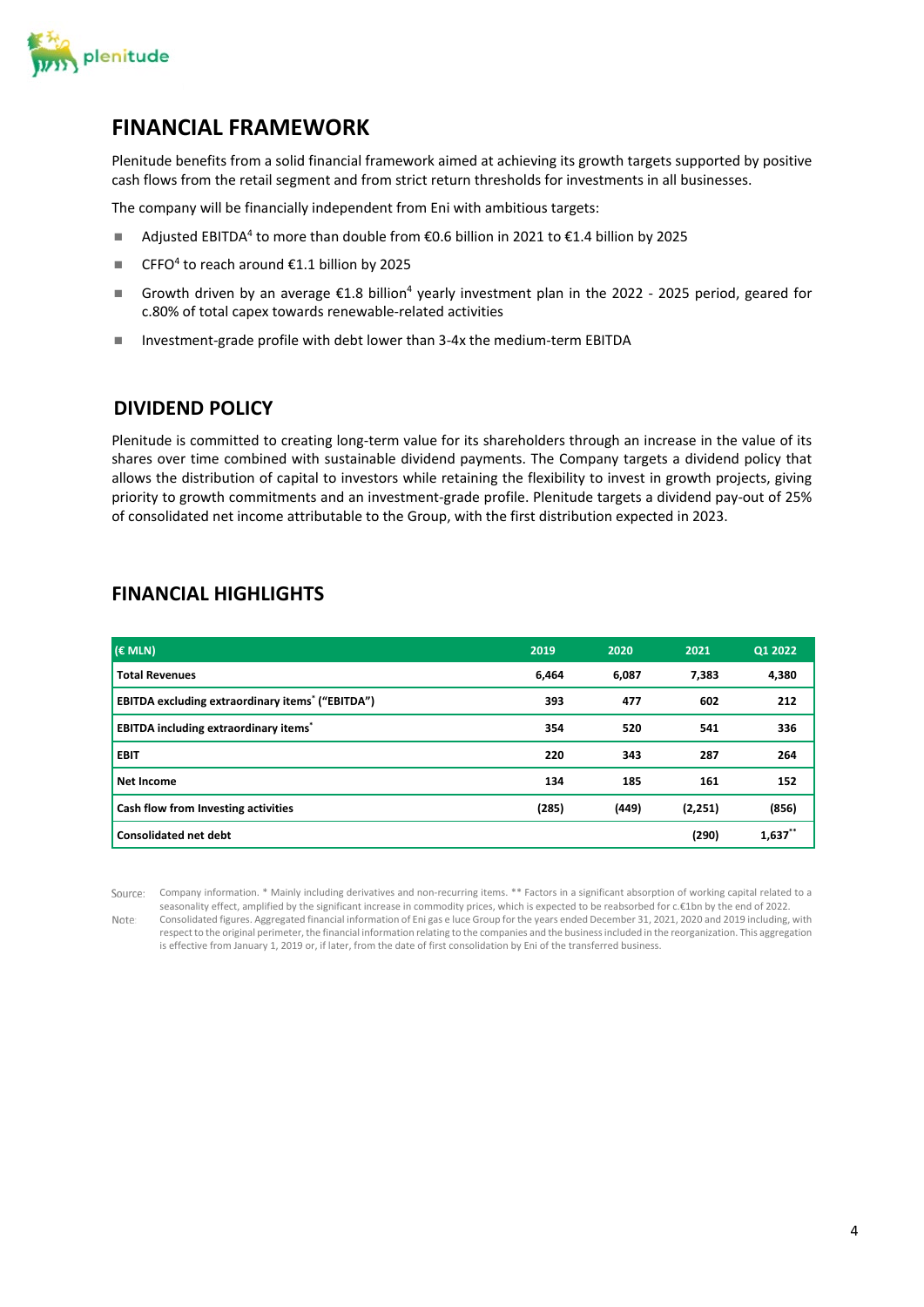

# **BOARD AND MANAGEMENT**

Plenitude has an experienced management team with a proven track record. The management team is led by CEO Stefano Goberti, who brings extensive managerial and international leadership experience in the Energy industry, having worked at Eni for over 30 years.

The Board of Directors of Plenitude will, upon completion of the IPO, comprise five directors, of which three will be "independent" as defined by art. 147-*ter*, comma 4 of the TUF and by art. 2 of the Corporate Governance code.

Alessandro Lorenzi, Chairman of the Board of Directors, non-executive independent director

Stefano Goberti, CEO and executive director

Nella Ciuccarelli, non-executive independent director

Rita Marino, non-executive director

Antonella Mei-Pochtler, non-executive independent director

As of 31<sup>st</sup> March 2022, Plenitude employed more than 2,000 people.

# **SUSTAINABILITY AND DECARBONISATION**

Plenitude plans to create and spread a culture of sustainable energy use by promoting the adoption of renewable energy sources and by cultivating informed and efficient energy consumption, to help customers decarbonise and actively contribute to the current energy transition. Plenitude promotes the development and sale of products, services and technologies that can guarantee the responsible use of energy, therefore improving the quality of life of its stakeholders, and to safeguard diversity and inclusion with employees and collaborators as valuable resources, as well as to create favorable conditions for acceptance and work flexibility, supporting a healthy work-life balance. Plenitude intends to guide customers to greater energy efficiency and place them at the center of Plenitude's business activities, providing high quality products and services that meet their needs, with the objective of making the lifestyles and habits of the entire community more sustainable.

Plenitude's main targets and contribution to sustainability and decarbonization:

- 100% of power production from renewables
- Committed to reaching Net Zero by 2040
- In power, sales fully decarbonized already by 2022 for B2C and by 2030 for B2B.
- In gas, starting from 2022 customers will have the availability to access decarbonized gas supply contracts, with the aim of providing 100% decarbonized gas by 2040.

## **ADVISORS**

Credit Suisse, Goldman Sachs and Mediobanca are acting as Joint Global Coordinators and Joint Bookrunners while BofA Securities, Barclays, BNP Paribas, Deutsche Bank, Equita and UniCredit are acting as Joint Bookrunners. In addition, Mediobanca is acting as sponsor in connection with the listing of the Shares on Euronext Milan and, together with Unicredit, are also acting as lead managers of the Italian Public Offering.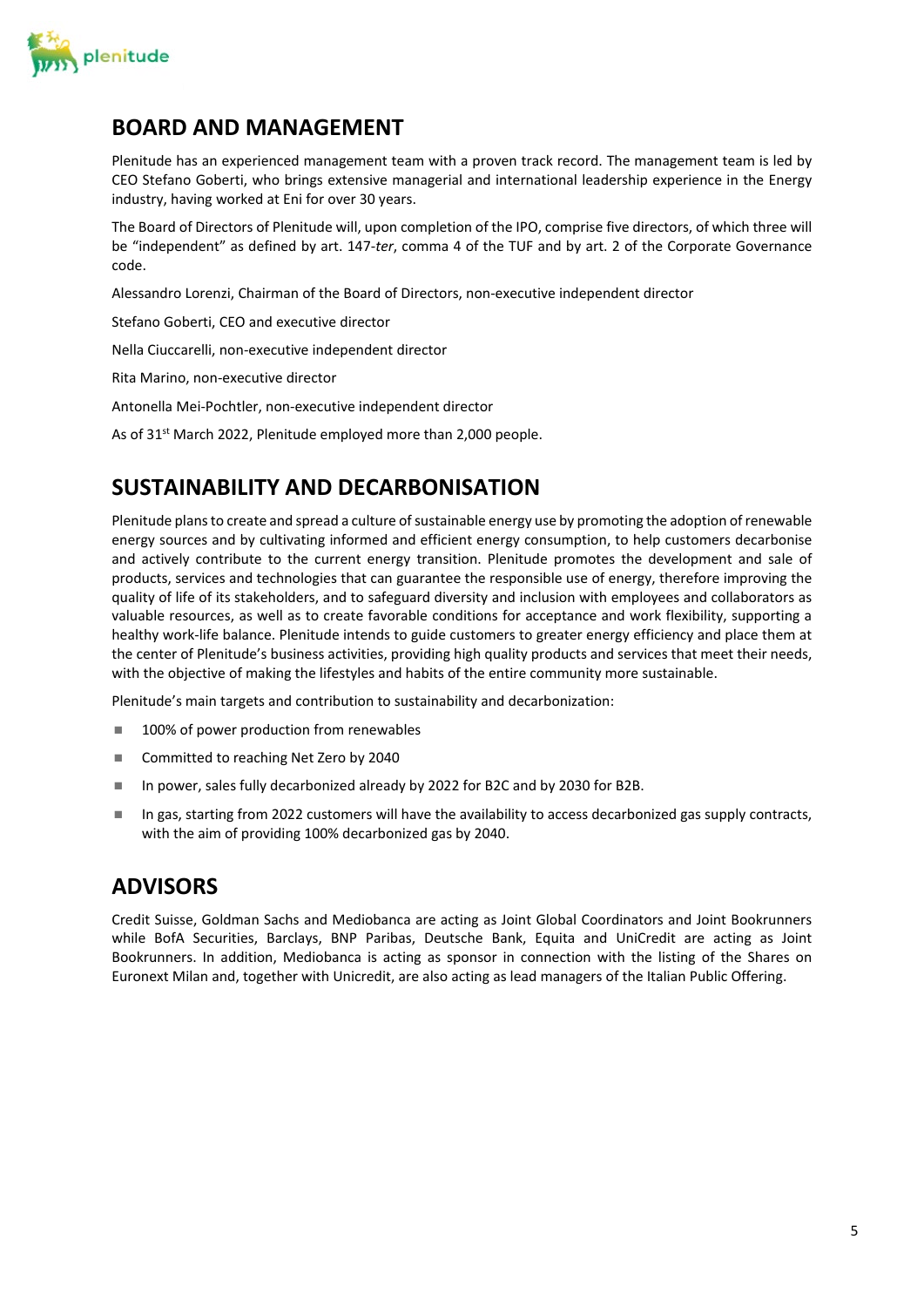

#### **Plenitude contacts:**

Press Office: Tel. +39.0252031875 – +39.0659822030

ufficio.stampa@eni.com investor.relations@eniplenitude.com

www.eniplenitude.com www.eni.com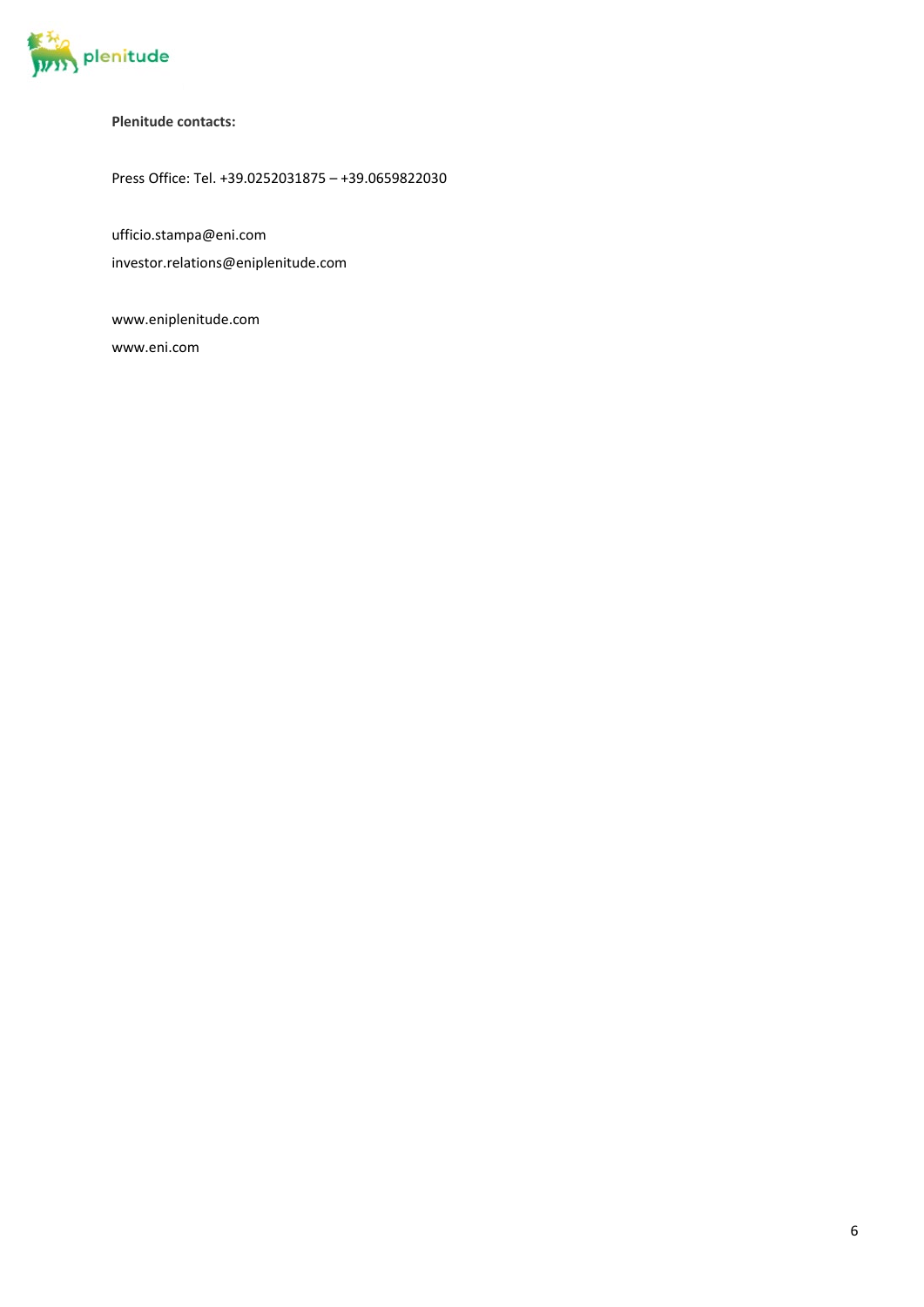

# **TARGETS AND STRATEGIES BY BUSINESS AREA**

## **RENEWABLES**

#### **Key targets**

- − More than 6 GW<sup>5</sup> of renewable installed capacity by 2025 backed by a visible project pipeline. More than 15 GW5 of installed capacity by 2030
- − Targeting a EBITDA of €0.4 billion6 and a CFFO of around €0.3 billion6 in 2025
- − €5.6 billion6 investment plan during 2022-25, diversified both geographically and across technologies

Key pillars of the renewable strategy:

- **A visible and de-risked pipeline of projects** that supports 2025 targets and a longer-term pipeline that will help Plenitude achieve its 2030 targets
	- − Over 10 GW<sup>5</sup> of identified projects in pipeline, of which 6 GW<sup>5</sup> are in operation, under construction or at a mature stage of development. The pipeline is c.1.8x larger than the 2025 installed capacity target of >6 GW<sup>5</sup>
	- − The projects pipeline is diversified in geographical terms (with greater exposure in countries where Plenitude has a retail presence) and in terms of renewable technologies (solar, onshore and offshore wind)
	- − The Company is also planning to participate together with its partners into multiple developments for wind offshore capacity (in Norway, Poland, France, Italy and other countries), which are not included in the pipeline of over 10 GW mentioned above and which Plenitude plans to deploy in the second half of the decade.

#### **Integration with retail**

− The majority of Plenitude'sinstalled capacity is in countries where there is integration with retail customers, such as Italy, Spain and France. Plenitude expects this share to continue increasing over the period covered by the business plan and reach c. 70% of the installed capacity in 2025 in countries in which it is co-present with retail activities

#### **Investments in countries supporting renewables industry growth**

- − Plenitude is present in countries where there is a mature power market, an established history of renewable generation developments supported by policies and by targets of the relevant governments, by developed electricity grids and reliable supply chains for materials and components
- **Leverage existing core capabilities and existing presence of Eni**
	- − A team of c. 200 experienced FTEs (with >140, directly or indirectly dedicated to development activities), which Plenitude expects to grow to more than 300 by 2025
	- − Enhancement of in-house skills, including Eni core competences, for complex projects, such as offshore operations and for the development of technologies through research and development activities

#### **Strong partnerships**

− A set of strong existing partnerships with leading renewables players designed to accelerate growth in new markets

## **RETAIL**

- **Key targets**
	- − Already characterized by a significant dimension of 10.1 million customers at the end of 2021, the target is to reach 11.5 million customers by 2025 and more than 15 million customers by 2030
	- − Adjusted EBITDA of €0.6 billion in 2021 targeting EBITDA of €0.8 billion by 2025 and CFFO of €0.6 billion by 2025
- <sup>5</sup> Pro quota of consolidated and non-consolidated capacity.
- <sup>6</sup> Pro quota of consolidated and pro-quota of non-consolidated companies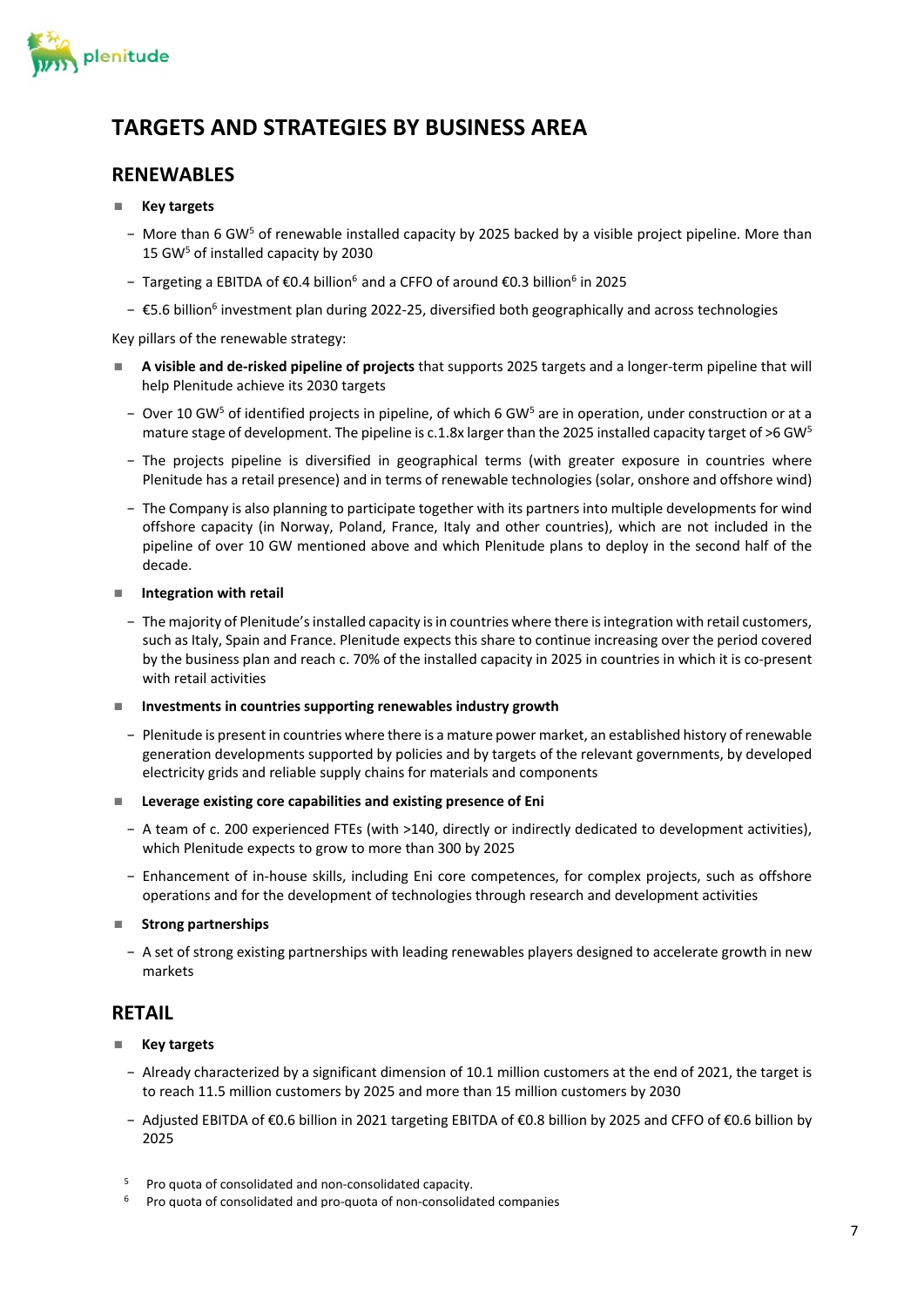

− Growth sustained by a €1 billion capex plan for the period 2022-2025

Leveraging a sizeable portfolio that includes 10 million customers, of which 7.8 million in Italy, a track record of financial and operational performance improvements in Italy, a digital operating model and a diverse and evolving suite of products, Plenitude plans to expand its customer base through:

#### **International expansion**

- − Expansion of the customer base in international markets by 60% by 2025, leveraging a global brand, an integrated and distinctive offer, shared technology platforms and competence centers capable of transferring best practices applied in the domestic market
- **Growth in power market**
	- − Growth of the number of power customers by 50% by 2025, leveraging a dual-commodity proposition to over 6 million gas customers of Plenitude in Italy, France and Greece
	- − Liberalization of electricity markets with customers flowing out of incumbents' portfolios may also drive growth

Moreover, the plan is to increase revenues from services by 30% by 2025 through:

#### **Offer of energy efficiency solutions**

− Increase in sales of energy efficiency solutions for individuals, residential buildings and businesses, with progressive extension of the offer to all retail markets covered

#### **Development of the distributed generation market**

- − Extension to all markets of the products and services aimed at prosumers (rooftop solar photovoltaic, storage systems and heat pumps) leveraging on a leadership position in distributed generation in Italy
- − Development of the emerging energy communities market, expanding the number of prosumers who produce power for the community's self-consumption, maintaining the possibility to sell excess production to the grid

### **E-MOBILITY**

Plenitude is one of the fastest growing and most integrated electric vehicle charging players in Europe.

- **Key targets:**
	- − Currently the second-largest operator in Italy with around 7,300 proprietary installed charging points (as of March 31<sup>st</sup>, 2022) and over 37,000 inter-operable charging points in Europe through the Be Charge app. The growth plan targets the expansion of the proprietary network in Italy, Spain, Portugal, France, Switzerland, Austria, Germany, Slovenia and Greece, reaching 35,000 proprietary installed charging points by 2030, half of which will be in direct current (fast and ultra-fast with power greater than 150 kW)
	- − Targeting 30,000 proprietary installed charging points in Europe by 2025, revenues of €800 million and EBITDA of around €160 million

In order to grow its mobility business, Plenitude intends to:

- **Leverage on the internal synergies represented by the sites already available in Eni's network of service** stations in Italy and Europe and rapidly deploying the pipeline already contracted for or under development, which covers c. 1.5 times the target of installed charging points in 2030
- **F** Focus on building an increasingly capillary, technologically advanced and powerful charging network by focusing on ultra-fast charging infrastructures
- Increase synergies between e-mobility and the renewable and retail business areas
- Strengthen and further develop partnerships with strategic players across Europe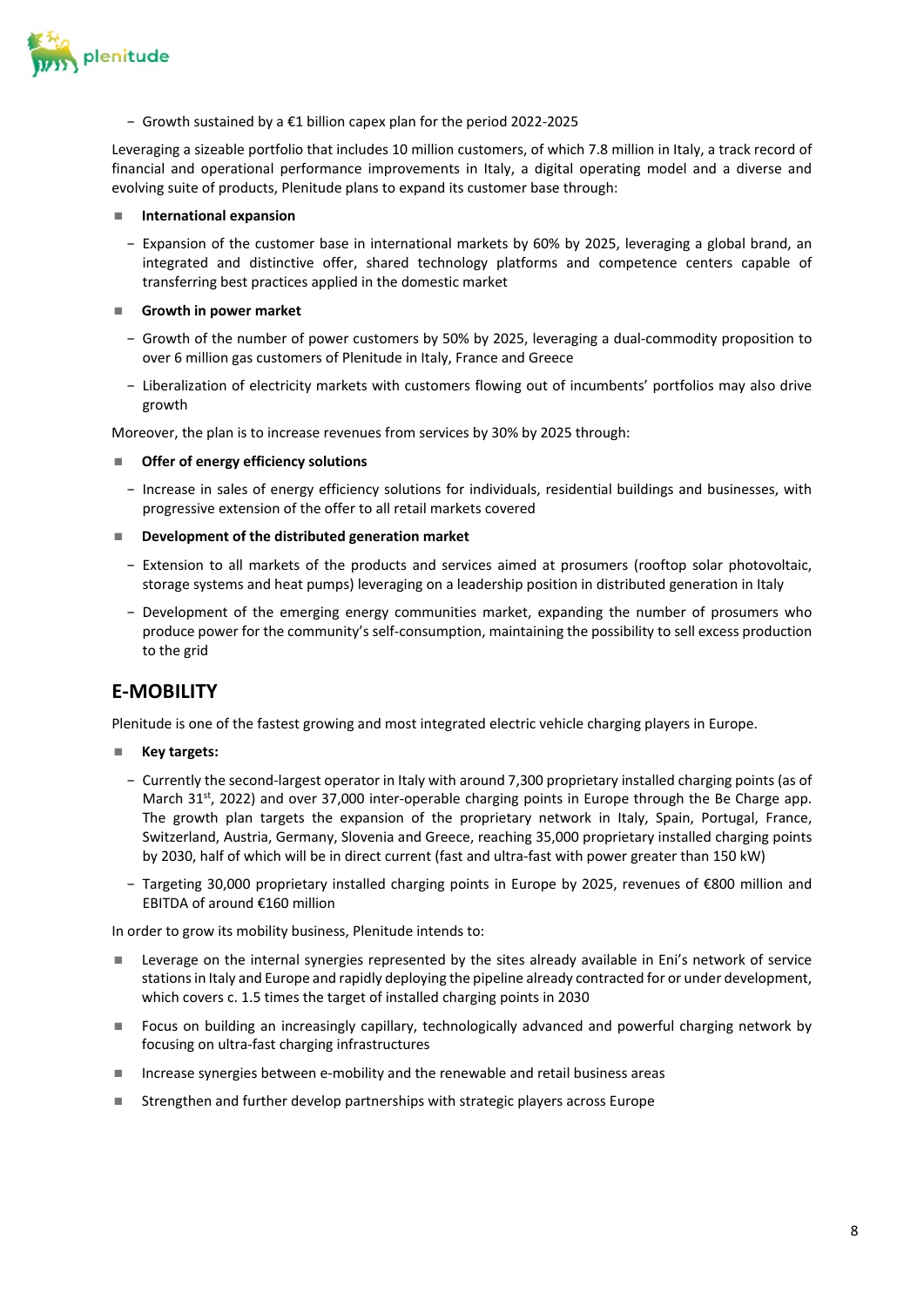

#### *Important information*

#### **DISCLAIMER**

*This document is an announcement and not a prospectus for the purposes of Regulation (EU) 2017/1129 (the "Prospectus Regulation"), and as such does not constitute an offer to sell or the solicitation of an offer to purchase securities of Eni Plenitude S.p.A. Società Benefit (the "Company"). A prospectus prepared pursuant to the Prospectus Regulation, Commission Delegated Regulation (EU) 2019/980, the Commission Delegated Regulation (EU) 2019/979 (the "Delegated Regulations"), Legislative Decree n. 58/1998 of 24 February 1998, as subsequently amended (the "Consolidated Financial Law") and Regulation adopted by CONSOB with Resolution no. 11971 of 14 May 1999, as subsequently amended (the "Issuers' Regulation") , is expected to be approved by the Consob and be made available in accordance with the requirements of the Prospectus Regulation, the Delegated Regulations, the Consolidated Financial Law and the Issuers' Regulation. Any offer of securities to the public that may be deemed to be made pursuant to this communication in any EU Member State other than Italy is addressed solely to qualified investors (within the meaning of Article 2(1)(e) of the Prospectus Regulation) in that Member State.*

*This announcement does not constitute or form part of any offer or invitation to sell or issue, or any solicitation of any offer to purchase or subscribe for any shares or any other securities, nor shall it (or any part of it) or the fact of its distribution form the basis of, or be relied on in connection with, any contract therefor. The offering and the distribution of this announcement and other information in connection with the offering in certain jurisdictions may be restricted by law and persons into whose possession this announcement or any document or other information referred to herein comes should inform themselves about, and observe, any such restrictions. Any failure to comply with these restrictions may constitute a violation of the laws of any such jurisdiction.* 

*This communication is directed only at persons (A) in member states of the European Economic Area ("EEA") who are "qualified investors" ("Qualified Investors") within the meaning of the Prospectus Regulation; (B) in the United Kingdom who (i) are "qualified investors" within the meaning of Article 2(e) of the Prospectus Regulation as it forms part of domestic law by virtue of the European Union (Withdrawal) Act 2018 (the "EUWA") (the "UK Prospectus Regulation") who are:(a) investment professionals within the meaning of Article 19(5) of the Financial Services and Markets Act 2000 (Financial Promotion) Order 2005 (the "Order"); ((b) high net worth entities, and other persons to whom it may lawfully be communicated, falling within Article 49(2)(a) to (d) of the Order; or (c) persons that fall within another exemption to the Order (all such persons referred to in (B) being "Relevant Persons"); (C) outside the United States, who are "institutional investors" pursuant to Regulation S of the United States Securities Act of 1933, as amended and (D) in the United States, who are "Qualified Institutional Buyers" pursuant to Rule 144A of the United States Securities Act of 1933, as amended.*

*The information must not be acted on or relied on (i) in the United Kingdom, by persons who are not Relevant Persons, and (ii) in any member state of the European Economic Area, by persons who are not Qualified Investors, (iii) outside the United States, by persons who are not "institutional investors" pursuant to Regulation S of the United States Securities Act of 1933, as amended and (iv) in the United States, by persons who are not "Qualified Institutional Buyers" pursuant to Rule 144A of the United States Securities Act of 1933, as amended. Any investment or investment activity to which the information relates is available only to or will be engaged in only with, (i) Relevant Persons in the United Kingdom, and (ii) Qualified Investors in any member state of the European Economic Area, (iii) "institutional investors" pursuant to Regulation S of the United States Securities Act of 1933, as amended, outside the United States and (iv) "Qualified Institutional Buyers" pursuant to Rule 144A of the United States Securities Act of 1933, as amended, in the United States. Any investment activity to which this communication relates will only be available to and will only be engaged in with, relevant persons. Any person who is not a relevant person should not act or rely on this document or any of its contents.* 

*Neither this announcement, nor any copy of it may be taken, transmitted or distributed, directly or indirectly, into the United States, United Kingdom, Australia, Canada, Japan, or to any persons in any of those jurisdictions or any other jurisdictions where to do so would constitute a violation of the laws of such jurisdiction. The securities referred to herein have not been and will not be qualified under the applicable securities laws of the United States, United Kingdom, Australia, Canada, Japan and, subject to certain exceptions, may not be offered or sold*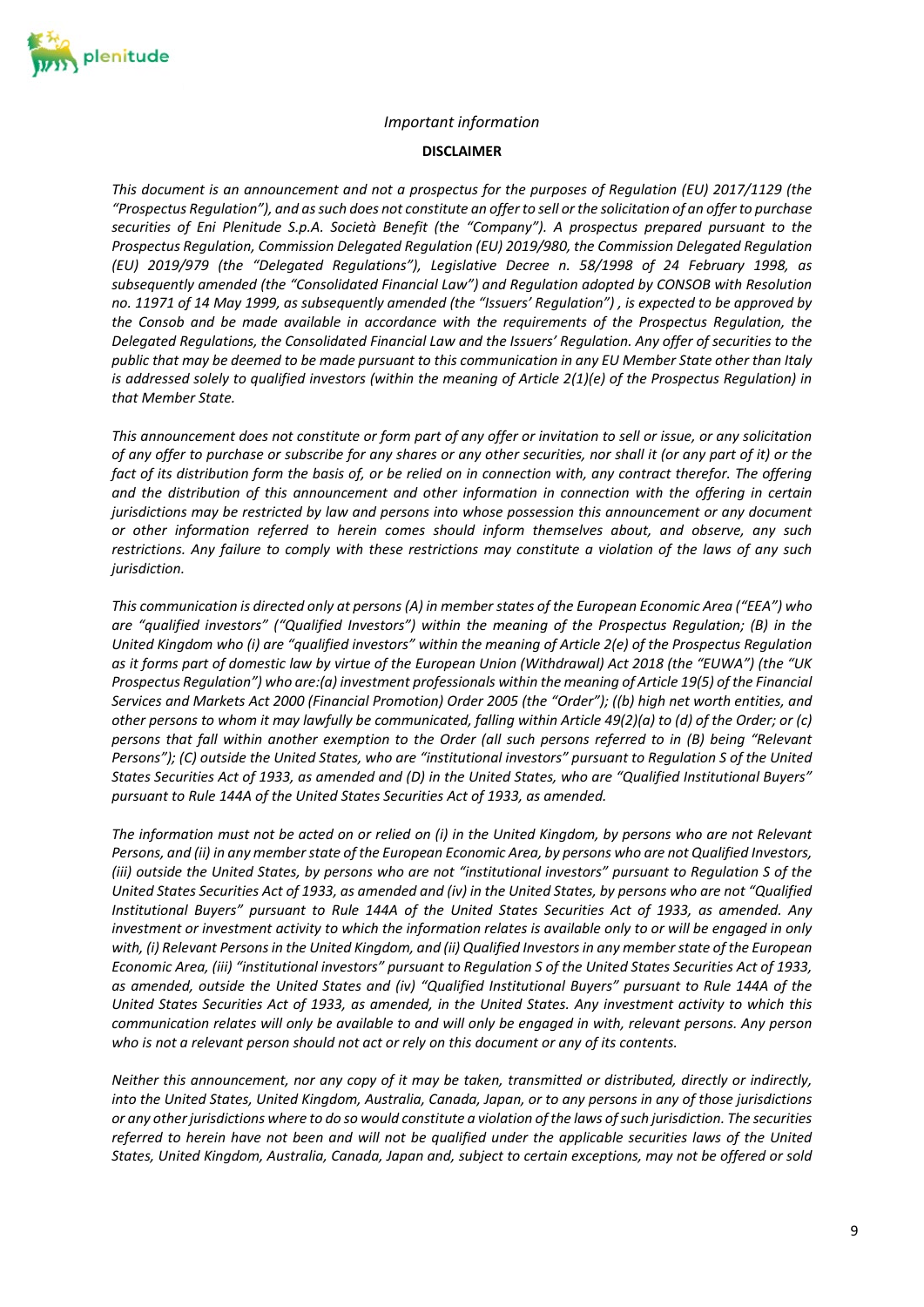

*within the United States, United Kingdom, Australia, Canada, Japan or to any resident or citizen of the United States, United Kingdom, Australia, Canada, Japan.*

*This announcement does not constitute an offer for sale of, or a solicitation of an offer to purchase or subscribe for, any securities in the United States. No securities of the Company have been registered under the U.S. Securities Act of 1933, as amended, and the Company does not intend to register any of the securities in the United States or to conduct a public offering of the securities in the United States. There will be no public offering of the securities in the United States or elsewhere. Any public offering of securities to be made in the United States will be made by means of an offering memorandum that may be obtained from the Company and will contain detailed information about the company and management, as well as financial statements.*

*This announcement does not constitute a recommendation concerning the Offering or the shares of the Company. The price and value of securities can go down as well as up. Past performance is not a guide to future performance. Information in this announcement or any of the documents relating to the Offering cannot be relied upon as a guide to future performance. Potential investors should consult, to the extent they deem necessary, a professional investment, business, tax, and/or legal advisor as to the suitability of the Offering for the person concerned.*

*Any purchase of shares of the Company in the proposed Offering should be made solely on the basis of the information contained in the Prospectus, as approved by Consob, to be issued by the Company in connection with the admission to trading on the Euronext Milan. The approval of the Prospectus by Consob shall not constitute an evaluation of the economic and financial soundness of the transaction and the quality or solvency of the Company. No reliance may or should be placed by any person for any purpose whatsoever on the information contained in this announcement or on its completeness, accuracy or fairness. The information in this announcement is subject to change.*

*Certain figures contained in this document, including financial information, have been subject to rounding adjustments. Accordingly, in certain instances, the sum or percentage change of the numbers contained in this document may not conform exactly with the total figure given.*

*None of the banks acting as joint global coordinators and/or joint bookrunners in the context of the potential initial public offering (the "Managers") or any of their respective directors, officers, employees, advisers or agents accepts any responsibility or liability whatsoever for or makes any representation or warranty, express or implied, as to the truth, accuracy or completeness of the information in this announcement (or whether any information has been omitted from the announcement) or any other information relating to the Company, its subsidiaries or associated companies, whether written, oral or in a visual or electronic form, and howsoever transmitted or made available or for any loss howsoever arising from any use of this announcement or its contents or otherwise arising in connection therewith. Nothing contained herein is, or shall be relied upon as, a promise or representation by the Managers or any of their respective directors, officers, employees, advisers or agents in this respect, whether as to the past or future.*

*None of the Managers or any of their respective directors, officers, employees, advisers or agents assumes any responsibility for its accuracy, completeness or verification and accordingly the Managers and each of their respective directors, officers, employees, advisers or agents disclaim, to the fullest extent permitted by applicable law, any and all liability whether arising in tort, contract or otherwise which they might otherwise be found to have in respect of this announcement or any such statement. The Managers are each acting exclusively for the Company and the Selling Shareholder in the transaction referred to in this announcement and for no-one else in connection with any transaction mentioned in this announcement and will not regard any other person (whether or not a recipient of this announcement) as a client in relation to any such transaction and will not be responsible to any other person for providing the protections afforded to their respective clients, or for advising any such person on the contents of this announcement or in connection with any transaction referred to in this announcement.*

*Solely for the purposes of the product governance requirements contained within: (a) EU Directive 2014/65/EU on markets in financial instruments, as amended ("MiFID II"); (b) Articles 9 and 10 of Commission Delegated Directive (EU) 2017/593 supplementing MiFID II; and (c) local implementing measures; and/or (d) (where applicable to UK investors or UK firms) the relevant provisions of the statutory instruments implementing*